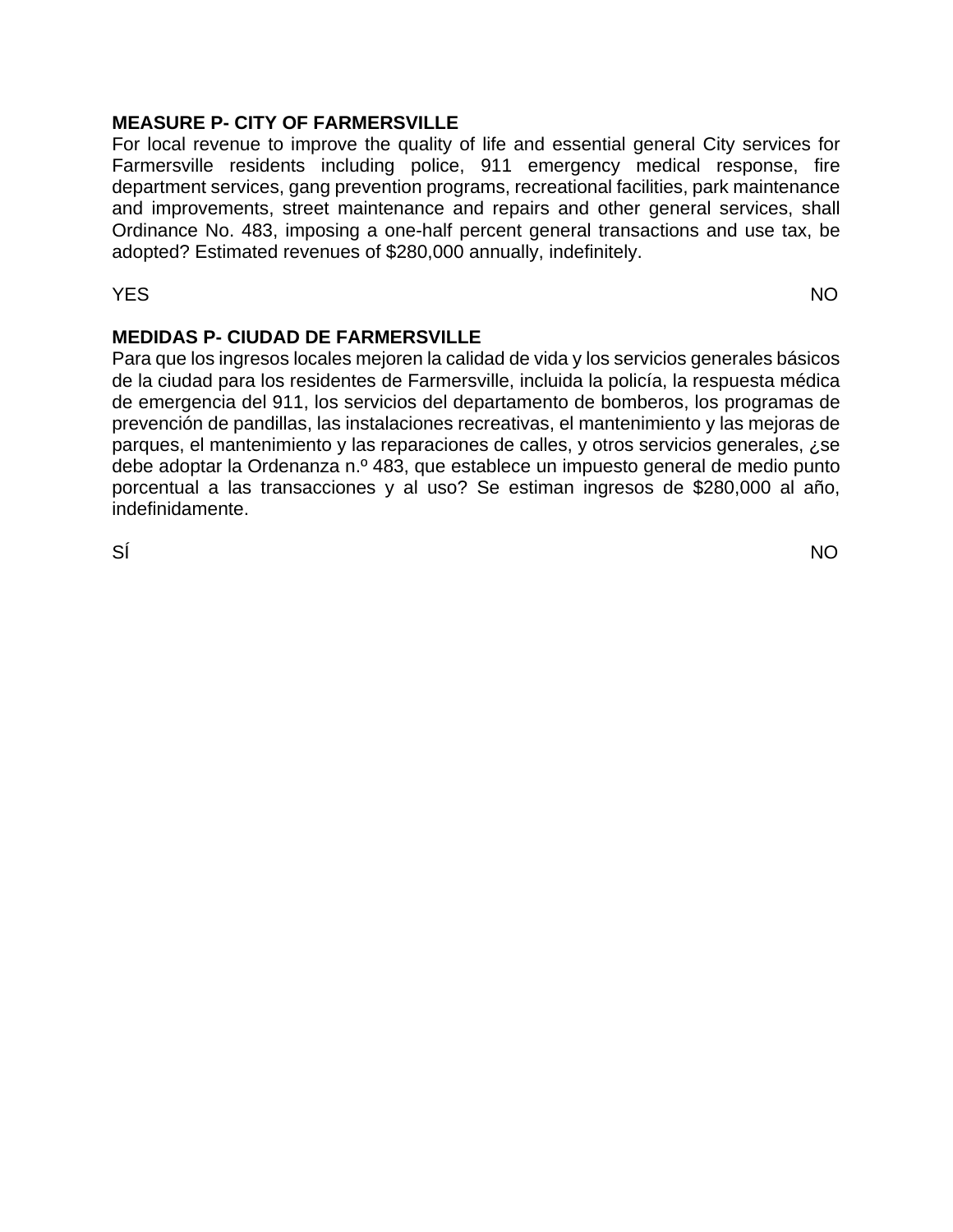| <b>CITY OF FARMERSVILLE</b>                                                                                                                                                                                                                                                                                                                                                                                                                                                                                                                                                                                                                                                            |                                                                                                                                                                                                                                                |  |  |  |  |  |  |  |
|----------------------------------------------------------------------------------------------------------------------------------------------------------------------------------------------------------------------------------------------------------------------------------------------------------------------------------------------------------------------------------------------------------------------------------------------------------------------------------------------------------------------------------------------------------------------------------------------------------------------------------------------------------------------------------------|------------------------------------------------------------------------------------------------------------------------------------------------------------------------------------------------------------------------------------------------|--|--|--|--|--|--|--|
| <b>IMPARTIAL ANALYSIS BY FARMERSVILLE CITY COUNSEL</b><br><b>MEASURE P</b>                                                                                                                                                                                                                                                                                                                                                                                                                                                                                                                                                                                                             | <b>IMPARTIAL ANALYSIS BY FARMERSVILLE CITY COUNSEL</b><br><b>MEASURE P</b>                                                                                                                                                                     |  |  |  |  |  |  |  |
| PROPOSED ORDINANCE OF THE CITY OF<br>FARMERSVILLE ENACTING A ONE-HALF PERCENT<br>(0.5%, OR ONE-HALF PENNY PER DOLLAR)<br><b>GENERAL SALES TAX.</b>                                                                                                                                                                                                                                                                                                                                                                                                                                                                                                                                     | s/ Moses Diaz<br>MICHAEL L. FARLEY, City Attorney<br>MOSES DIAZ, Deputy City Attorney                                                                                                                                                          |  |  |  |  |  |  |  |
| Upon voter approval, section 7285.9 of the Revenue and<br>Taxation Code authorizes a city to levy a general<br>purpose retail transactions and use tax ("sales tax") on<br>tangible personal property. In order for the sales tax to be<br>approved, a majority vote of the qualified voters of the<br>city voting on this measure must vote in favor of the<br>measure.                                                                                                                                                                                                                                                                                                               | The above statement is an impartial analysis of<br>Ordinance or Measure P. If you desire a copy of the<br>ordinance or measure, please call the elections official's<br>office at 559-747-0458 and a copy will be mailed at no<br>cost to you. |  |  |  |  |  |  |  |
| If this measure is approved, Ordinance No. 483 of the<br>City of Farmersville ("City") will be implemented,<br>imposing a transactions and use tax upon all retailers<br>within the incorporated territory of the City at the rate of<br>one-half (1/2) percent (or one-half of a penny per dollar).<br>The authority to levy the tax will be effective until<br>repealed by a duly enacted ordinance. However, the City<br>Council would have authority to temporarily suspend<br>collection of the tax by resolution unanimously approved<br>by all members of the entire City Council.                                                                                              |                                                                                                                                                                                                                                                |  |  |  |  |  |  |  |
| The revenues derived from the sales tax must be placed<br>in the City's General Fund and may be used for any<br>general city purpose, including but not limited to<br>maintaining and/or improving: 9-1-1 emergency response<br>and neighborhood police patrols; fire protection services;<br>streets and roads repairs; support of senior and youth<br>services; city parks; recreation programs; and any other<br>city services for Farmersville residents and the public.                                                                                                                                                                                                           |                                                                                                                                                                                                                                                |  |  |  |  |  |  |  |
| If this measure is approved, the ordinance will become<br>operative but the retail transactions and use tax cannot<br>be levied earlier than first day of the first calendar quarter<br>commencing more than one hundred ten (110) days after<br>the adoption of the ordinance by the voters.                                                                                                                                                                                                                                                                                                                                                                                          |                                                                                                                                                                                                                                                |  |  |  |  |  |  |  |
| All amendments subsequent to voter approval to Part 1<br>of Division 2 of the Revenue and Taxation Code relating<br>to sales and use taxes and which are not inconsistent<br>with Part 1.6 and Part 1.7 of Division 2 of the Revenue<br>and Taxation Code, and all amendments to Part 1.6 and<br>Part 1.7 of Division 2 of the Revenue and Taxation Code,<br>shall automatically become a part of the ordinance<br>implementing this measure. The proposed ordinance<br>contains certain exemptions and exclusions from the<br>computation of the amount of the transactions and use<br>tax on certain transactions, including those exemptions<br>already applicable under state law. |                                                                                                                                                                                                                                                |  |  |  |  |  |  |  |
| This measure was added to the ballot by the City Council<br>and makes no change to existing laws but will add to<br>existing laws a citywide ordinance imposing a one-half<br>(1/2) percent transactions and use tax within the City of<br>Farmersville. The electors entitled to vote on this<br>measure are the registered voters within City of<br>Farmersville. If the measure is not approved by a majority<br>vote of the votes cast on the measure, the measure will<br>fail and the tax will not be imposed.                                                                                                                                                                   |                                                                                                                                                                                                                                                |  |  |  |  |  |  |  |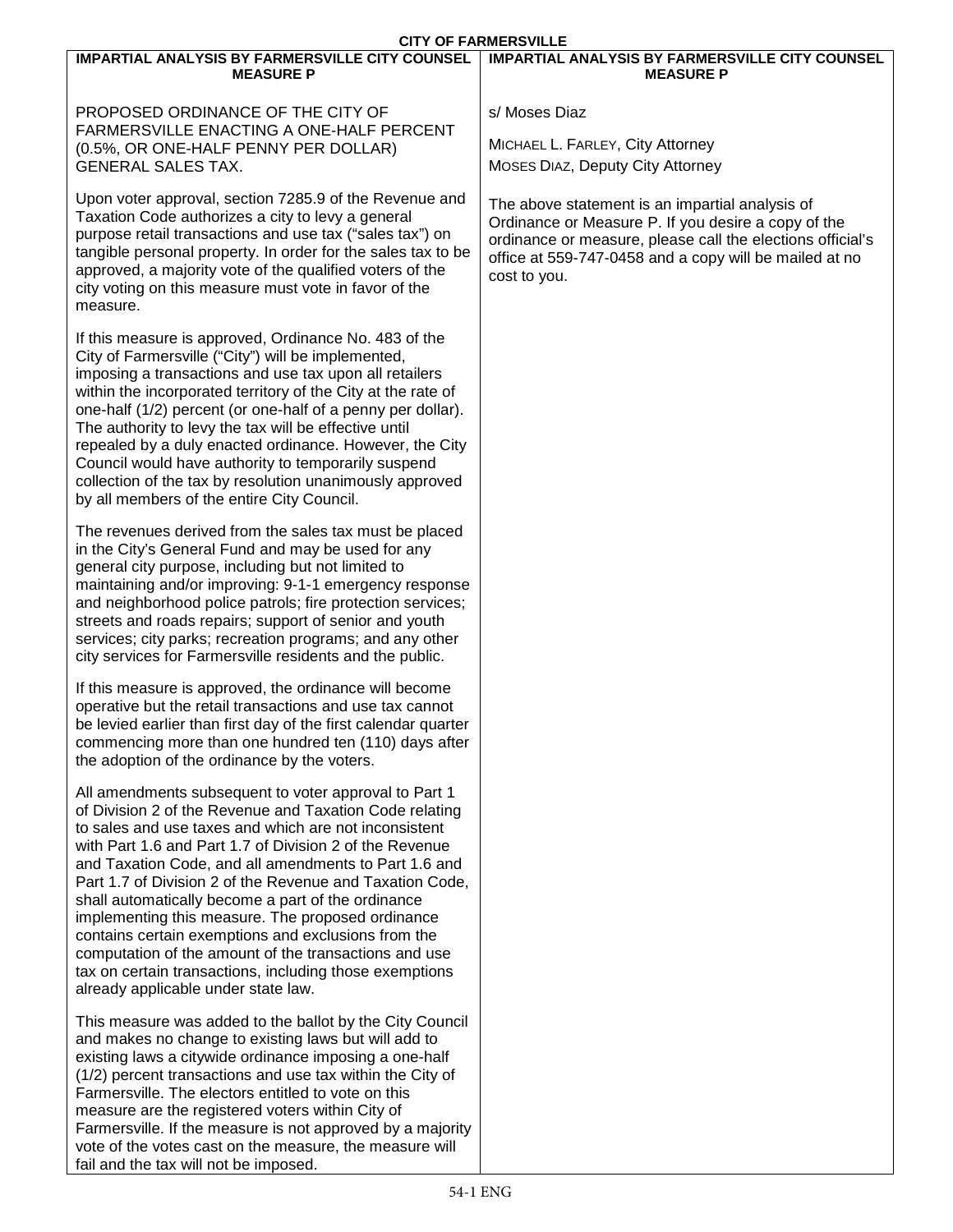#### **ANÁLISIS IMPARCIAL POR EL CONCEJO MUNICIPAL DE FARMERSVILLE LA MEDIDA P**

ORDENANZA PROPUESTA DE LA CIUDAD DE FARMERSVILLE EN LA QUE SE PROMULGA UN IMPUESTO GENERAL DE MEDIO PUNTO PORCENTUAL (0.5%, O MEDIO CENTAVO POR DÓLAR) SOBRE LAS VENTAS.

Tras obtener la aprobación de los votantes, la sección 7285.9 del Código de Rentas e Impuestos autoriza a la ciudad a gravar un impuesto de propósito general a las transacciones y al uso de venta al menudeo ("impuesto sobre las ventas") sobre la propiedad personal tangible. Para que se apruebe el impuesto sobre las ventas, la mayoría de los votantes calificados de la ciudad que emitan su voto respecto a esta medida deben votar a favor de la medida.

Si esta medida se aprueba, se implementará la Ordenanza n.º 483 de la ciudad de Farmersville (la "ciudad"), que establece un impuesto sobre las transacciones y el uso a todos los vendedores al menudeo dentro del territorio incorporado de la ciudad, a un porcentaje de medio (1/2) punto porcentual (medio centavo por dólar). La autoridad para recaudar el impuesto se mantendrá en vigor hasta su derogación por una ordenanza debidamente promulgada. Sin embargo, el Concejo Municipal tendrá la autoridad de suspender temporalmente la recaudación del impuesto mediante una resolución aprobada unánimemente por todos los miembros del Concejo Municipal.

Los ingresos derivados del impuesto sobre las ventas se deben depositar en el fondo general de la ciudad, y se pueden usar para cualquier propósito general de la ciudad, incluidos, entre otros, mantenimiento o mejoras de: respuesta ante emergencias del 9-1-1 y patrullas de policía vecinal, servicios de protección contra incendios, reparación de calles y caminos, apoyo a servicios para jóvenes y personas de la tercera edad, parques de la ciudad, programas recreativos y cualquier otro servicio de la ciudad para los residentes de Farmersville y el público.

Si se aprueba esta medida, la ordenanza entrará en vigor, pero el impuesto sobre las transacciones y el uso al menudeo no se podrá recaudar antes del primer día del primer trimestre del año calendario que empiece más de ciento diez (110) días después de que los votantes hayan adoptado la ordenanza.

### **ANÁLISIS IMPARCIAL POR EL CONCEJO MUNICIPAL DE FARMERSVILLE LA MEDIDA P**

Todas las enmiendas posteriores a la aprobación de los votantes de la Parte 1 de la División 2 del Código de Rentas e Impuestos relativas a los impuestos sobre las ventas y el uso y que no sean incongruentes con las Partes 1.6 y 1.7 de la División 2 de dicho Código, y todas las enmiendas a las Partes 1.6 y 1.7 de la División 2 de dicho Código, se integrarán automáticamente a la ordenanza que implementa esta medida. La ordenanza propuesta contiene ciertas exenciones y exclusiones sobre el cálculo del monto del impuesto a las transacciones y al uso para ciertas transacciones, incluidas las exenciones que ya son aplicables según la ley estatal.

El Concejo Municipal agregó esta medida a la boleta, que no hace ningún cambió a las leyes existentes, pero agregará a las leyes existentes una ordenanza para toda la ciudad que establece un impuesto de medio (1/2) punto porcentual a las transacciones y al uso en la ciudad de Farmersville. Los electores con derecho a votar esta medida son los votantes registrados dentro de la ciudad de Farmersville. Si la medida no se aprueba por un voto mayoritario de los votos emitidos respecto a esta medida, la medida fracasará y el impuesto no se aplicará.

f/ Moses Diaz

MICHAEL L. FARLEY, Fiscal Municipal MOSES DIAZ, Fiscal Municipal Adjunto

La declaración anterior es un análisis imparcial de la ordenanza o medida P. Si desea recibir una copia de la ordenanza o medida, comuníquese a la oficina del funcionario electoral al 559-747-0458 y se le enviará por correo una copia sin costo.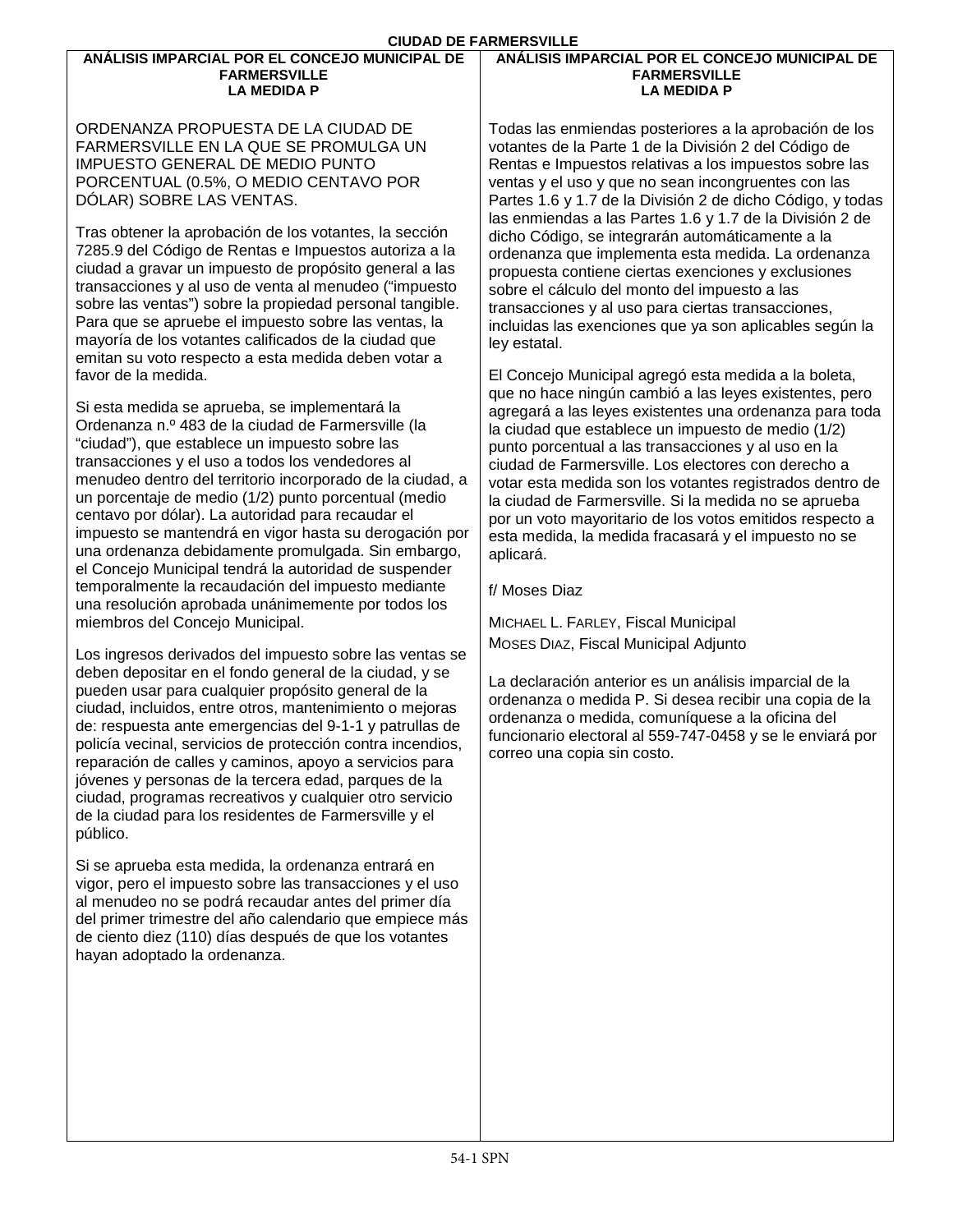| <b>CITY OF FARMERSVILLE</b>                                                                                                                                                                                                                                                                                                                                                                                                                                                                                                                                                                                                                                                                                                                                                        | <b>CIUDAD DE FARMERSVILLE</b>                                                                                                                                                                                                                                                                                                                                                                                                                                                                                                                                                                                                                                                                                                                                                                                                      |
|------------------------------------------------------------------------------------------------------------------------------------------------------------------------------------------------------------------------------------------------------------------------------------------------------------------------------------------------------------------------------------------------------------------------------------------------------------------------------------------------------------------------------------------------------------------------------------------------------------------------------------------------------------------------------------------------------------------------------------------------------------------------------------|------------------------------------------------------------------------------------------------------------------------------------------------------------------------------------------------------------------------------------------------------------------------------------------------------------------------------------------------------------------------------------------------------------------------------------------------------------------------------------------------------------------------------------------------------------------------------------------------------------------------------------------------------------------------------------------------------------------------------------------------------------------------------------------------------------------------------------|
| <b>ARGUMENT IN FAVOR OF MEASURE P</b>                                                                                                                                                                                                                                                                                                                                                                                                                                                                                                                                                                                                                                                                                                                                              | <b>ARGUMENTO A FAVOR DE LA MEDIDA P</b>                                                                                                                                                                                                                                                                                                                                                                                                                                                                                                                                                                                                                                                                                                                                                                                            |
| ORDINANCE OF THE CITY OF FARMERSVILLE<br>ENACTING A ONE-HALF PERCENT (0.5%, OR<br>ONE-HALF PENNY PER DOLLAR) GENERAL<br><b>SALES TAX.</b>                                                                                                                                                                                                                                                                                                                                                                                                                                                                                                                                                                                                                                          | ORDENANZA DE LA CIUDAD DE FARMERSVILLE EN<br>LA QUE SE PROMULGA UN IMPUESTO GENERAL DE<br>MEDIO PUNTO PORCENTUAL (0.5 %, O MEDIO<br>CENTAVO POR DÓLAR) SOBRE LAS VENTAS.                                                                                                                                                                                                                                                                                                                                                                                                                                                                                                                                                                                                                                                           |
| This is a general tax to pay for basic city services. It<br>will pay for police, fire, street and sidewalk repair,<br>senior and youth recreation and other essential city<br>services.                                                                                                                                                                                                                                                                                                                                                                                                                                                                                                                                                                                            | Este es un impuesto general para pagar los servicios<br>básicos de la ciudad. Pagará los servicios de policía y<br>bomberos, reparaciones de banquetas, entretenimiento<br>para jóvenes y personas de la tercera edad, y otros<br>servicios indispensables en la ciudad.                                                                                                                                                                                                                                                                                                                                                                                                                                                                                                                                                           |
| The Great Recession left us with reduced property tax<br>revenues. This has made it a difficult challenge to<br>provide the most basic of services. We have had to<br>leave city staff positions unfilled, use old, unreliable<br>equipment to maintain critical municipal services and<br>cut funding for other essential city services. We have<br>delayed maintenance on our streets, city buildings<br>and storm drains. Farmersville maintains only the<br>most basic city services. Now those are at risk too.<br>We have had to leave police officer positions unfilled.<br>We may have to make drastic cuts in all departments<br>(police, fire, and public works).<br>Many City improvements have been made using<br>grants without a cost to the city, but core services | La Gran Recesión redujo las recaudaciones del impuesto<br>a la propiedad. Como consecuencia, proporcionar los<br>servicios más básicos se ha vuelto un reto difícil. Tuvimos<br>que dejar vacantes puestos del personal de la ciudad,<br>usar equipo obsoleto y poco fiable para mantener<br>servicios municipales fundamentales y recortar los fondos<br>para dedicarlos a otros servicios indispensables de la<br>ciudad. Retrasamos el mantenimiento de nuestras calles,<br>de los edificios de la ciudad y del alcantarillado pluvial.<br>Farmersville solamente conserva los servicios más<br>básicos de la ciudad. Y ahora, también esos están en<br>riesgo. Hemos tenido que dejar vacantes puestos de<br>agentes de policía. Es probable que tengamos que hacer<br>recortes drásticos en todos los departamentos (policía, |
| depend on general fund revenue that this tax measure<br>would help support. The State and County keep most<br>of the sales tax collected in Farmersville with only<br>roughly one and a half pennies of every dollar paid to<br>Farmersville. The passage of this measure will<br>provide an estimated \$280,000 in new funds. While<br>this additional revenue will not entirely solve our<br>financial situation, it will certainly help! Importantly,<br>this local tax cannot be taken away by the State.<br>These funds will be accounted for in our audit and the<br>audit report will be available to the public.<br>Please approve this measure and help Farmersville<br>move toward a better future for everyone who resides<br>here.                                     | bomberos y obras públicas).<br>Se han hecho muchas mejoras usando subsidios que no<br>cuestan nada a la ciudad, pero los servicios<br>fundamentales dependen de los ingresos del fondo<br>general, a los que apoyaría esta medida de impuestos. El<br>estado y el condado conservan la mayoría de los<br>impuestos sobre las ventas que se recaudan en<br>Farmersville; solamente alrededor de un centavo y medio<br>por cada dólar se paga a Farmersville. La aprobación de<br>esta medida proporcionará aproximadamente \$280,000<br>de nuevos fondos. Si bien este ingreso adicional no<br>resolverá por completo nuestra situación financiera, ¡sin<br>duda ayudará! Es importante mencionar que el estado no<br>puede tomar el dinero proveniente de este impuesto local.                                                     |
| Please join us in voting Yes on Measure P.                                                                                                                                                                                                                                                                                                                                                                                                                                                                                                                                                                                                                                                                                                                                         | Estos fondos se contabilizarán en nuestra auditoría y el<br>informe de auditoría estará disponible al público.                                                                                                                                                                                                                                                                                                                                                                                                                                                                                                                                                                                                                                                                                                                     |
| s/ Paul Boyer<br>Mayor, City of Farmersville                                                                                                                                                                                                                                                                                                                                                                                                                                                                                                                                                                                                                                                                                                                                       | Apruebe esta medida y ayude a Farmersville a avanzar<br>hacia un mejor futuro para todos sus residentes.                                                                                                                                                                                                                                                                                                                                                                                                                                                                                                                                                                                                                                                                                                                           |
|                                                                                                                                                                                                                                                                                                                                                                                                                                                                                                                                                                                                                                                                                                                                                                                    | Únase a nosotros votando a favor de la medida P.                                                                                                                                                                                                                                                                                                                                                                                                                                                                                                                                                                                                                                                                                                                                                                                   |
|                                                                                                                                                                                                                                                                                                                                                                                                                                                                                                                                                                                                                                                                                                                                                                                    | f/ Paul Boyer<br>Alcalde de la Ciudad de Farmersville                                                                                                                                                                                                                                                                                                                                                                                                                                                                                                                                                                                                                                                                                                                                                                              |
| NO ARGUMENT AGAINST THIS MEASURE WAS<br><b>SUBMITTED</b>                                                                                                                                                                                                                                                                                                                                                                                                                                                                                                                                                                                                                                                                                                                           | NO SE PRESENTÓ ARGUMENTO ALGUNO EN CONTRA<br><b>DE ESTA MEDIDA</b>                                                                                                                                                                                                                                                                                                                                                                                                                                                                                                                                                                                                                                                                                                                                                                 |